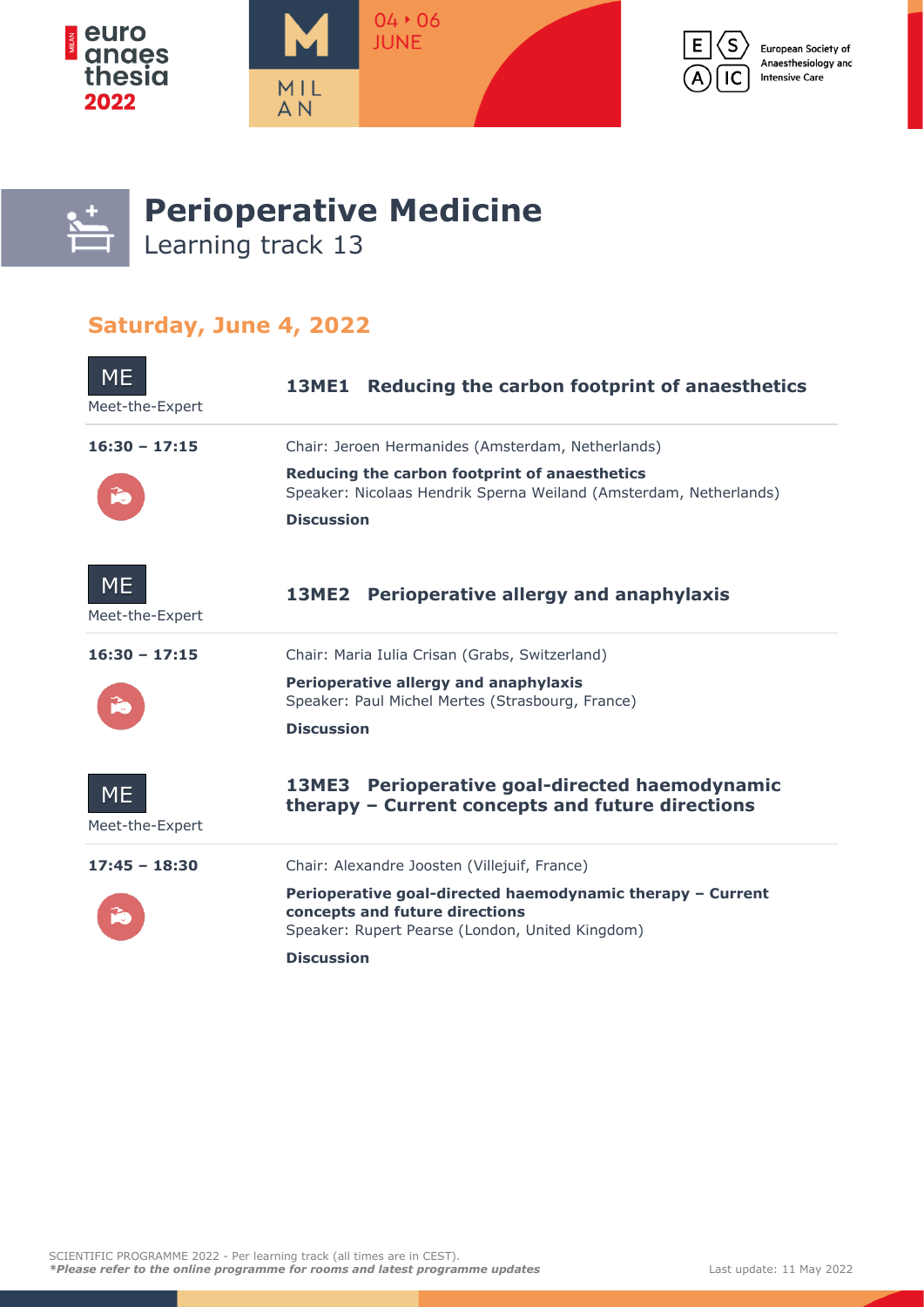



European Society of Anaesthesiology and **Intensive Care** 

## **Sunday, June 5, 2022**

and the state of the

| S<br>Symposium                           | Preoperative evaluation in the 21st century<br><b>13S1</b><br>Session organised by the American Society of Anesthesiologists (ASA)        |  |  |
|------------------------------------------|-------------------------------------------------------------------------------------------------------------------------------------------|--|--|
| $08:15 - 09:15$                          | Chair: David Hepner (Boston, United States)                                                                                               |  |  |
| American Society of<br>Anesthesiologists | Current status of preoperative optimisation clinics in the United<br><b>States</b><br>Speaker: David Hepner (Boston, United States)       |  |  |
|                                          | Preoperative optimisation of the paediatric patient<br>Speaker: Santhanam Suresh (Chicago, United States)                                 |  |  |
|                                          | Preoperative optimisation of the high risk elderly patient<br>Speaker: Sheela Pai Cole (Palo Alto, United States)                         |  |  |
|                                          | <b>Discussion</b>                                                                                                                         |  |  |
| S<br>Symposium                           | <b>Perioperative brain health</b><br><b>13S2</b>                                                                                          |  |  |
| $09:30 - 10:30$                          | Chair: Lisbeth Evered (Fitzroy, Australia)                                                                                                |  |  |
|                                          | What can the anaesthesiologist do to optimise pre-operative brain<br>health?<br>Speaker: Lisbeth Evered (Fitzroy, Australia)              |  |  |
|                                          | How can the anaesthesiologist best protect the brain during surgery?<br>Speaker: Federico Bilotta (Rome, Italy)                           |  |  |
|                                          | Neonatal anaesthesia and changes in brain morphology<br>Speaker: Kristin Keunen (Amsterdam, Netherlands)                                  |  |  |
|                                          | <b>Discussion</b>                                                                                                                         |  |  |
| ME<br>Meet-the-Expert                    | 13ME4 Continuous postoperative ward monitoring is<br>ready for prime time!                                                                |  |  |
| $15:15 - 16:00$                          | Chair: Alexandre Joosten (Villejuif, France)                                                                                              |  |  |
|                                          | Continuous postoperative ward monitoring is ready for prime time!<br>Speaker: Frédéric Michard (Denens, Switzerland)<br><b>Discussion</b> |  |  |
|                                          |                                                                                                                                           |  |  |